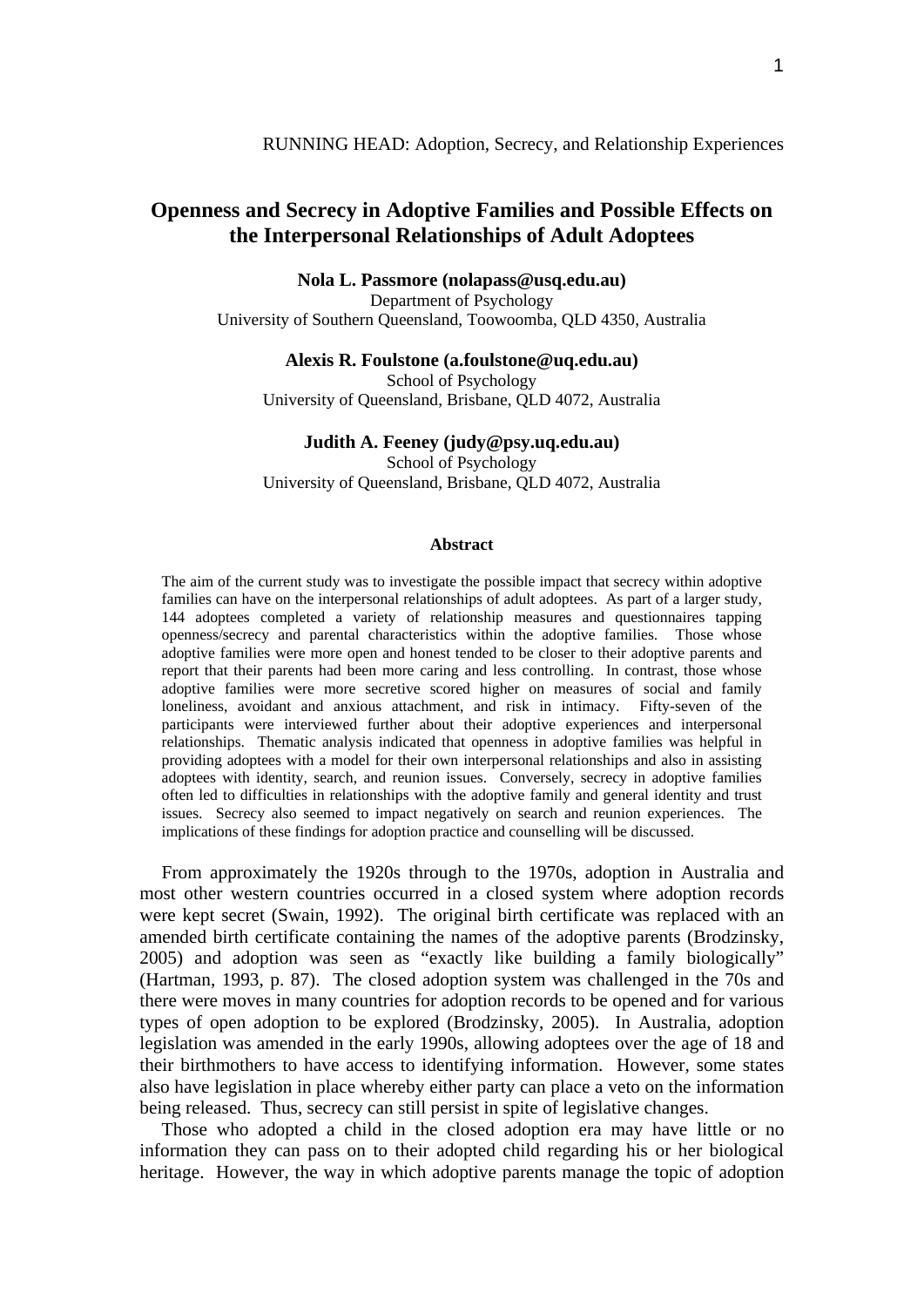(e.g., when to tell children they are adopted, what information to provide, how to handle questions that arise), may have an effect on the adoptee's later adjustment. Indeed, Brodzinsky (2005) argues that it is not whether or not the adoption is closed or open that matters, but the extent to which adoptive parents are open with their children regardless of the information they have available. Wrobel, Kohler, Grotevant, and McRoy (2003) have recently proposed the Family Adoption Communication (FAC) Model, which outlines the different disclosure decisions that adoptive parents make at various stages of their child's development. At any stage, parents can share all known information while actively seeking more, share all of the information they know but without actively seeking more, share some information but not all, or withhold whatever information they know. While this model is useful in describing the different decisions adoptive parents make regarding the information they reveal or withhold at different stages, it does not look more specifically at the actual impact that openness or secrecy can have on the adoptee.

Karpel (1980) argued that family secrets in general have consequences at various levels: (a) informational (e.g., distortion or deception); (b) emotional (e.g., anxiety, fear, or confusion); relational (e.g., the violation of trust); and (d) practical (e.g., the danger of disclosure). These consequences can also be applied to secrecy in adoption. While many researchers have looked at the effects of secrecy at the informational and emotional levels, few empirical studies have looked specifically at the effect of secrecy on interpersonal relationships. In keeping with Karpel's analysis, Schooler and Norris (2002) note that secrecy can undermine trust and intimacy within the adoptive family. Verrier (1993) has also observed that relationship difficulties are the main reasons for an adoptee to seek counselling. While there could be many causes of such difficulties, it is unclear what impact secrecy within the adoptive family may have on interpersonal relationships outside of the family.

The aim of the current study was to examine the possible impact that secrecy within adoptive families can have on the interpersonal relationships of adult adoptees. It was predicted that greater secrecy in adoptive families would be associated with poorer relationships between the adoptee and his or her adoptive parents (i.e., less closeness, less perceived parental care, higher perceived parental control, and greater family loneliness). We also explored the relationship between secrecy and numerous other interpersonal variables (i.e., loneliness; attachment style; risk in intimacy; and satisfaction, commitment, and trust in close relationships).

## **Method**

### **Participants**

Participants at Time 1 included 144 adult adoptees who were part of a larger study comparing adoptees and non-adoptees on various measures. All adoptees were born in Australia, had Anglo-Australian backgrounds, and were adopted by non-relatives within the first two years after birth. Ages ranged from 18 to 66, with a mean age of 39.21 years. Most of the participants were female (76.1%), were in a marital or de facto relationship (62%), and had completed some additional education after high school (79%). Participants completed a second questionnaire approximately six months later (Time 2). There was a very low attrition rate, with 138 adoptees (95.83%) participating at Time 2. Fifty-seven adoptees (43 females and 14 males) also took part in interviews at Time 3. Ages for the interview group ranged from 18 to 63, with a mean age of 38.23 years. Just over half were in a marital or de facto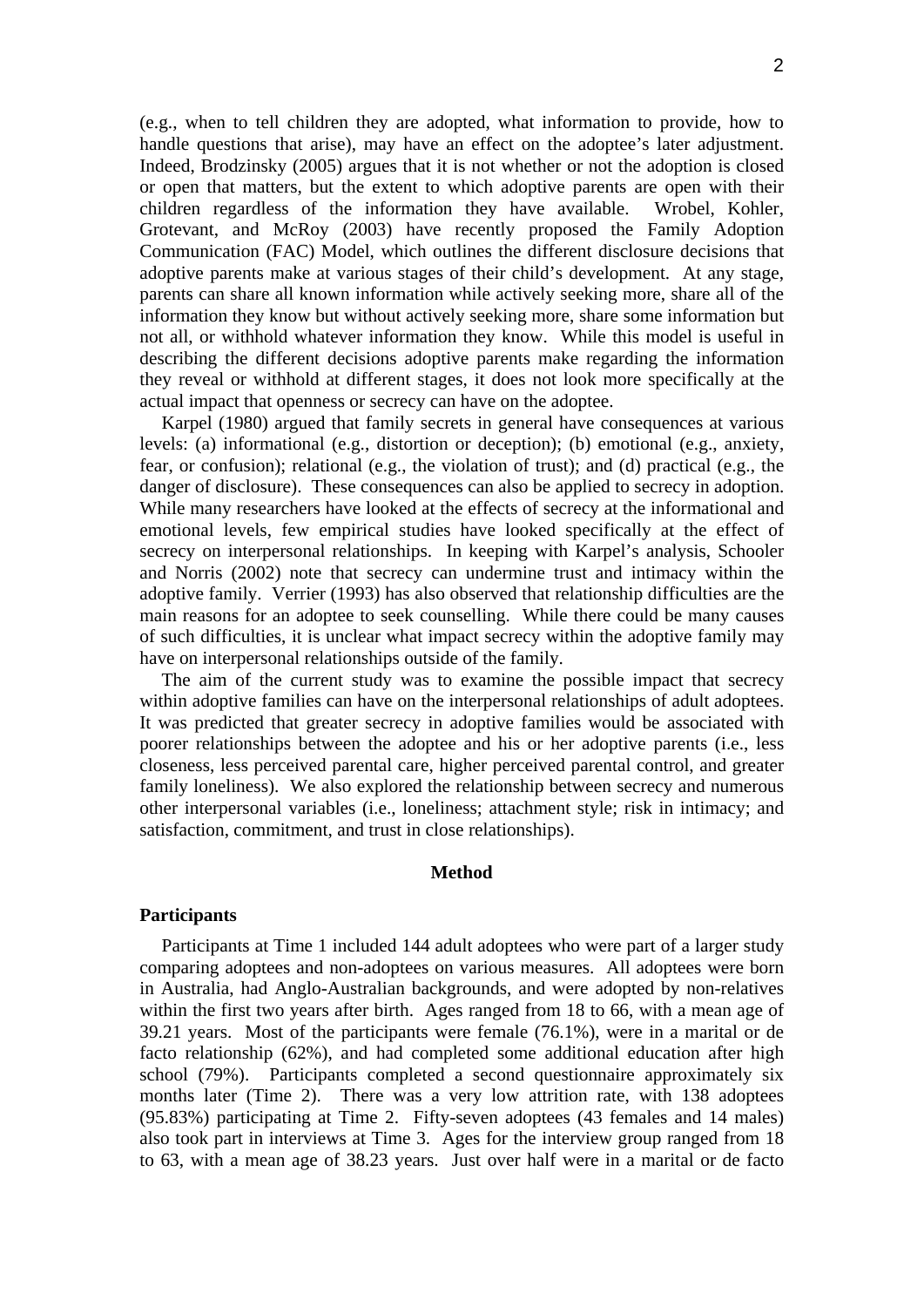relationship (54.4%) and most had completed some education beyond high school (73.7%).

#### **Measures**

At Time 1, participants completed demographic questions and items relating to their adoption, search, and reunion experiences. Of particular relevance to the current study was an item measuring the adoptive family's attitude toward discussing the topic of adoption. Response options included: Open and honest discussion (my questions were answered and discussion was encouraged); on a 'need to know' basis (my questions were answered but discussion was not encouraged); taboo subject (discussion seemed to make family members uncomfortable and was discouraged); or "I was given lies and misinformation". As some participants checked both the "taboo" and "lies and misinformation" categories, these categories were combined into a secrecy category for the analyses. Thus, participants' responses were coded as 1 (*open and honest*), 2 (*need to know*), or 3 (*secrecy*). Participants also rated their current emotional closeness to each of their adoptive parents on a scale from 1 (*extremely distant*) to 6 (*extremely close*). A number of standardised measures were also completed, with the Attachment Style Questionnaire (ASQ; Feeney, Noller, & Hanrahan, 1994) and the Parental Bonding Instrument (PBI; Parker, Tupling, & Brown, 1979) being relevant for the current study. The ASQ consists of 40 items that are rated on a scale from 1 (*totally disagree*) to 6 (*totally agree*). The two-factor solution was used to derive measures of avoidant attachment (16 items) and anxious attachment (13 items). The PBI consists of 25 items tapping the extent to which parents exhibited caring or overprotective (controlling) attitudes and behaviours while the participant was growing up. Each of the adoptive parents was rated separately, thus yielding four subscores (i.e., mother care and overprotection and father care and overprotection).

 At Time 2, participants again completed the ASQ and also responded to various measures of interpersonal relationships. Measures of relevance to the current study included the Risk in Intimacy Inventory (RII; Pilkington & Richardson, 1988); the social, family, and romantic loneliness subscales from the Social and Emotional Loneliness Scale for Adults (SELSA; DiTommaso & Spinner, 1993); the relationship satisfaction and commitment subscales from the Investment Model Scale (IMS; Rusbult, Martz, & Agnew, 1998); and the Trust in Close Relationships Scale – Short Version (TS) adapted by Boon and Holmes (1992).

 Fifty-seven participants were interviewed at Time 3 regarding their adoption, search, and reunion experiences. Each participant was interviewed by a same-sex researcher who followed a semi-structured interview protocol. The interview was specifically designed to gain further information regarding participants' relationships with adoptive parents, friends, romantic partners, and birth relatives (for those who had had reunions). Of most interest to the current study was the interview material regarding the degree of openness or secrecy within the adoptive family and the possible impact of those communication patterns on the interpersonal relationships of adult adoptees.

## **Procedure**

Adoptees were recruited from various sources, including advertisements, university newsletters, flyers left in doctors' and counsellors' waiting rooms, adoption support groups, psychology classes, and networks available to the researchers.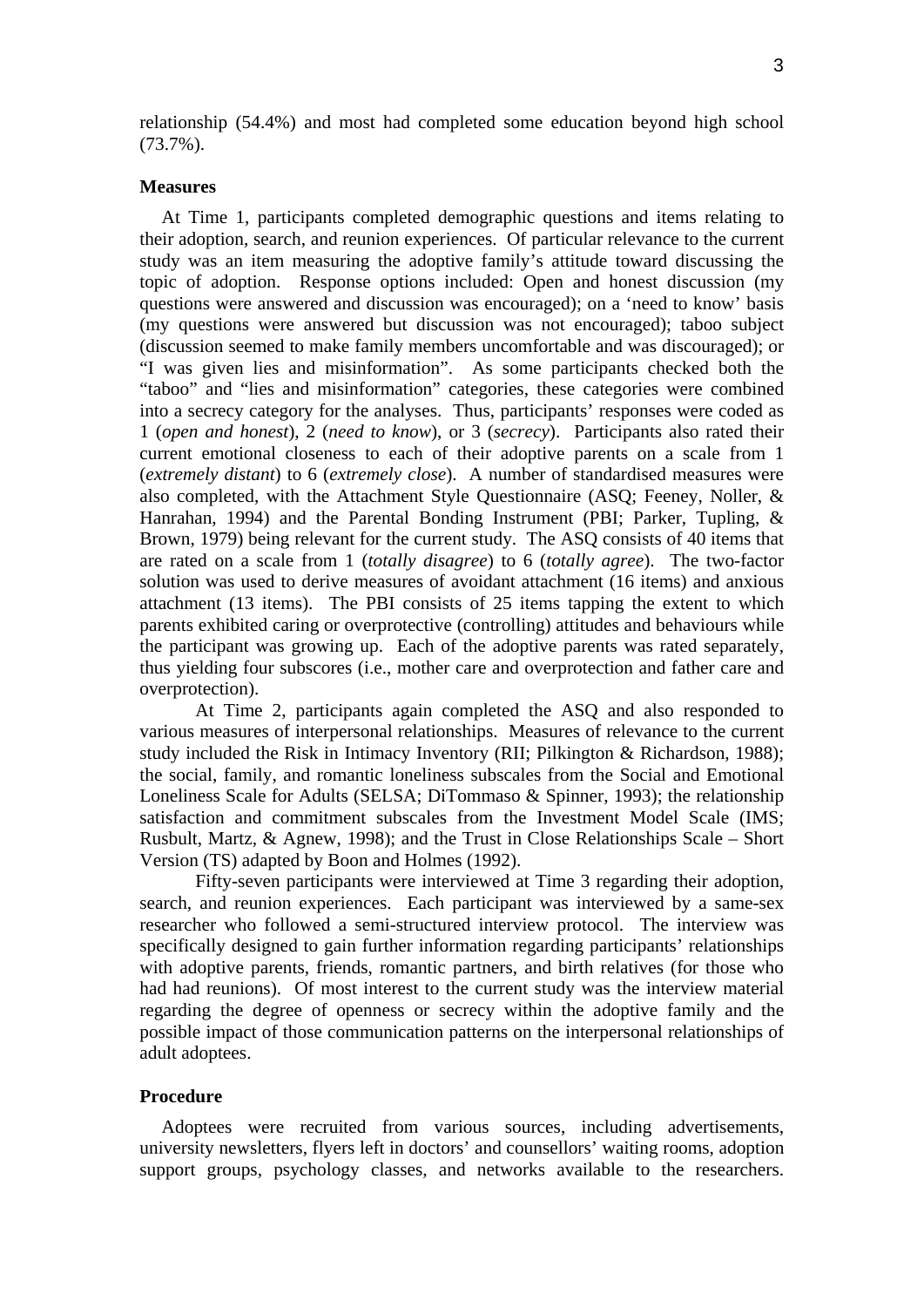Inclusion criteria were that they had to be Anglo-Australian and adopted by nonrelatives within two years of their birth. At Time 1, participants were sent a package including a cover letter, consent form, questionnaire, and a reply-paid envelope. Participants were contacted again approximately six months later (Time 2) to complete the follow-up questionnaire. No incentives were offered for participation at Time 1, but participants received either movie vouchers or \$20 if they completed the follow-up questionnaire at Time 2. Fifty-seven of the participants were also invited to take part in an interview (Time 3). These participants were chosen to reflect a wide variety of adoption, search, and reunion experiences (including both searchers and non-searchers).

## **Coding of Interview Transcripts**

As part of the larger study, a thematic analysis similar to the one described by Joffey and Yardley (2004) was conducted in order to investigate the extent to which adoption experiences might impact on the interpersonal relationships of adult adoptees. The first and second authors first read 15 of the transcripts and independently noted themes that were relevant to this overall research question. Themes were organised under higher-order categories where relevant. The two coders then reached consensus on the coding labels to be used for the remainder of the analysis and a coding manual was developed. The second author extracted quotes from all transcripts that pertained to the main research question and coded all of these quotes using the established coding categories. The first author then independently coded a random selection of 50% of the quotes and the two coders discussed and resolved any discrepancies. As a result of these discussions, some category labels and definitions in the coding manual were modified. Consensus was reached on the final codes and categories. For the current paper, we will focus on the categories that related specifically to the possible impact that openness or secrecy within the adoptive family can have on the interpersonal relationships of adult adoptees.

#### **Results**

### **Quantitative Findings**

For the current study, the ASQ was the only measure completed at both Time 1 and Time 2. Statistically significant Pearson product-moment correlation coefficients indicated that greater secrecy in adoptive families was associated with less emotional closeness to adoptive mother  $(r = -.50)$  and father  $(r = -.46)$ , less perceived parental care from mother  $(r = -.51)$  and father  $(r = -.48)$ , greater perceived overprotection or control from mother ( $r = .38$ ) and father ( $r = .34$ ), and greater family loneliness ( $r =$ .27). With regard to other interpersonal relationships, secrecy within adoptive families was significantly associated with greater social loneliness  $(r = .31)$ , risk in intimacy  $(r = .28)$ , avoidant attachment  $(r's = .27$  at Time 1 and Time 2), and anxious attachment  $(r = .22$  at Time 1 and .21 at Time 2). Secrecy was not significantly correlated with romantic loneliness, trust in close relationships, relationship satisfaction, or relationship commitment. As age correlated significantly with secrecy  $(r = .23)$ , partial correlations were also computed controlling for age. The same pattern of results was found, except that the correlation between openness and anxious attachment at Time 1 was no longer significant.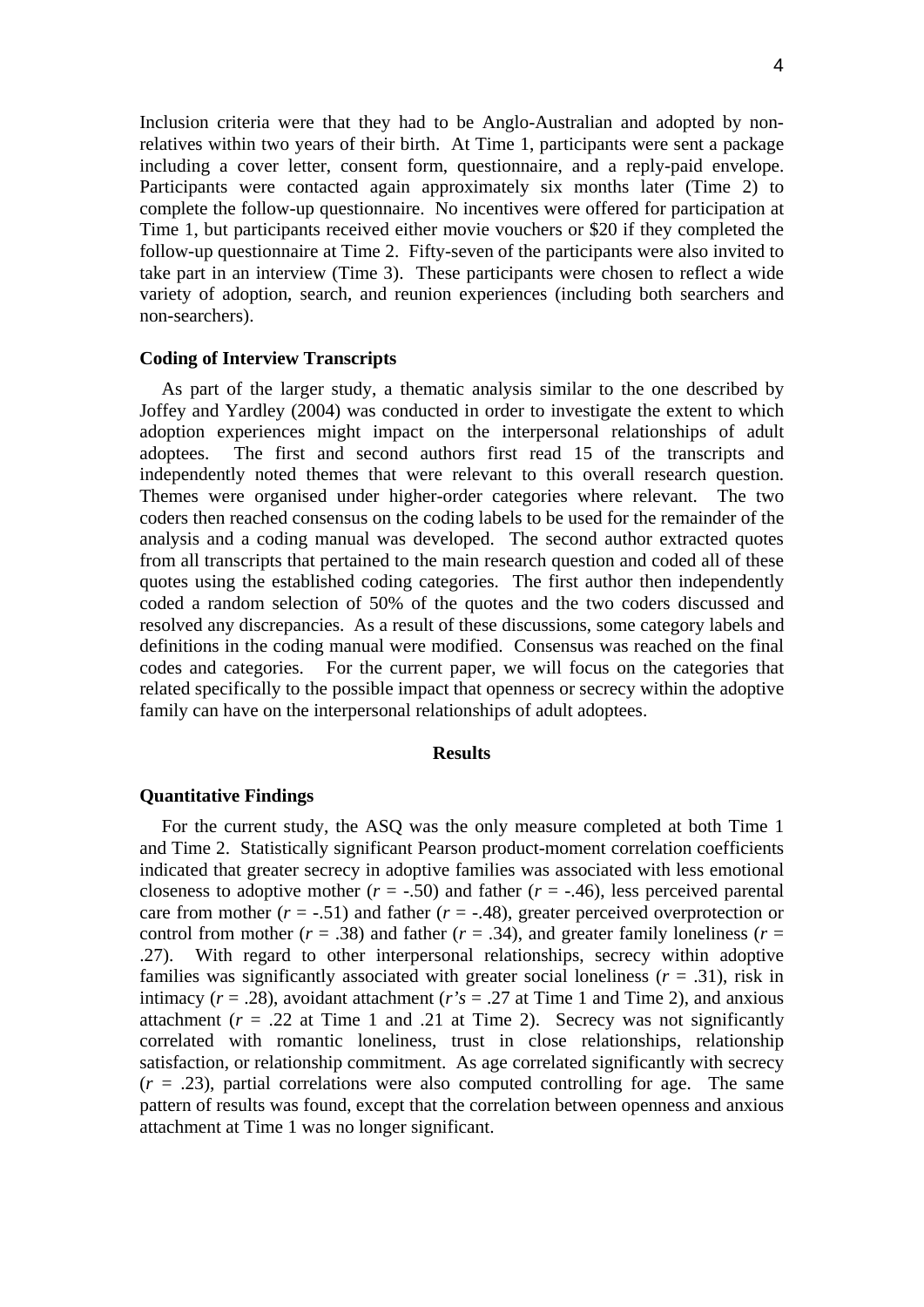## **Qualitative Findings Regarding the Impact of Openness**

Openness within adoptive families helped adoptees in their (a) resolution of adoption-related issues such as identity and belonging, (b) search and reunion experiences, and (c) relationships with others.

*Resolution of adoption-related issues.* Many participants appreciated the fact that their adoptive parents had told them about the adoption when they were quite young, and this often helped the adoptee's sense of identity and belonging. For example, some adoptees indicated that being told early in life meant that adoption was not an issue, they always felt that they belonged, and that there was no sense of confusion later. A 30-year-old male participant also noted how his adoptive parents' openness helped him to deal with adoption-related issues while growing up. Some of the other children at school had teased him for being adopted, and he was able to discuss it with his parents and together come up with a solution to deal with the teasing. As he noted, "I don't think adoption itself is more or less, better or worse than biological sort of things. I think the way it's explained and managed and described is what has impact on people".

*Search and reunion experiences.* While many adoptees noted that their adoptive parents had been very supportive throughout their search and reunion experiences, some also noted how their parents' openness had particularly impacted positively on their searches and reunions. For example, a 39-year-old female adoptee noted that the positive outcome of her reunion had a lot to do with the fact that she had never had anything about the adoption hidden from her. A 36-year-old male also noted that he never had any reservations about searching for his biological parents because everything about his adoption had always been out in the open. Another male participant had such an open relationship with his adoptive parents that he was happy for them to read letters that he had sent to, and received from, his birthmother.

*Relationships with others.* Some participants noted that their adoptive parents had been good role models of openness and that this enabled the adoptees to be open in their own relationships. For example, a 31-year-old male said that his romantic partners always knew that he was adopted: "We were always pretty open about talking about things. I suppose that's just the way that ... because I grew up that way. It certainly helped in a relationship to be able to sit down and say, 'Hey, I've got a problem with this, can we work things out?'".

## **Qualitative Findings Regarding the Impact of Secrecy**

Conversely, secrecy and/or lies or misinformation within adoptive families seemed to impact negatively on the adoptee's (a) relationships with adoptive parents, (b) identity, search, and reunion experiences, and (c) relationships with other people.

*Relationships with adoptive parents.* A number of adoptees noted how their adoptive parents' unwillingness to openly discuss adoption impacted negatively on their relationship with them. Adoptees who found out later in life that they were adopted were especially likely to experience a loss of trust or sense of betrayal. For example, one woman said that the late disclosure of her adoptive status broke the trust with her adoptive parents. Another felt very cheated and that she had been lied to all her life. In some cases, participants mentioned actual lies they had been told by adoptive parents. For example, one woman found out she was adopted via an anonymous telegram, but her adoptive mother denied it. Both adoptive parents had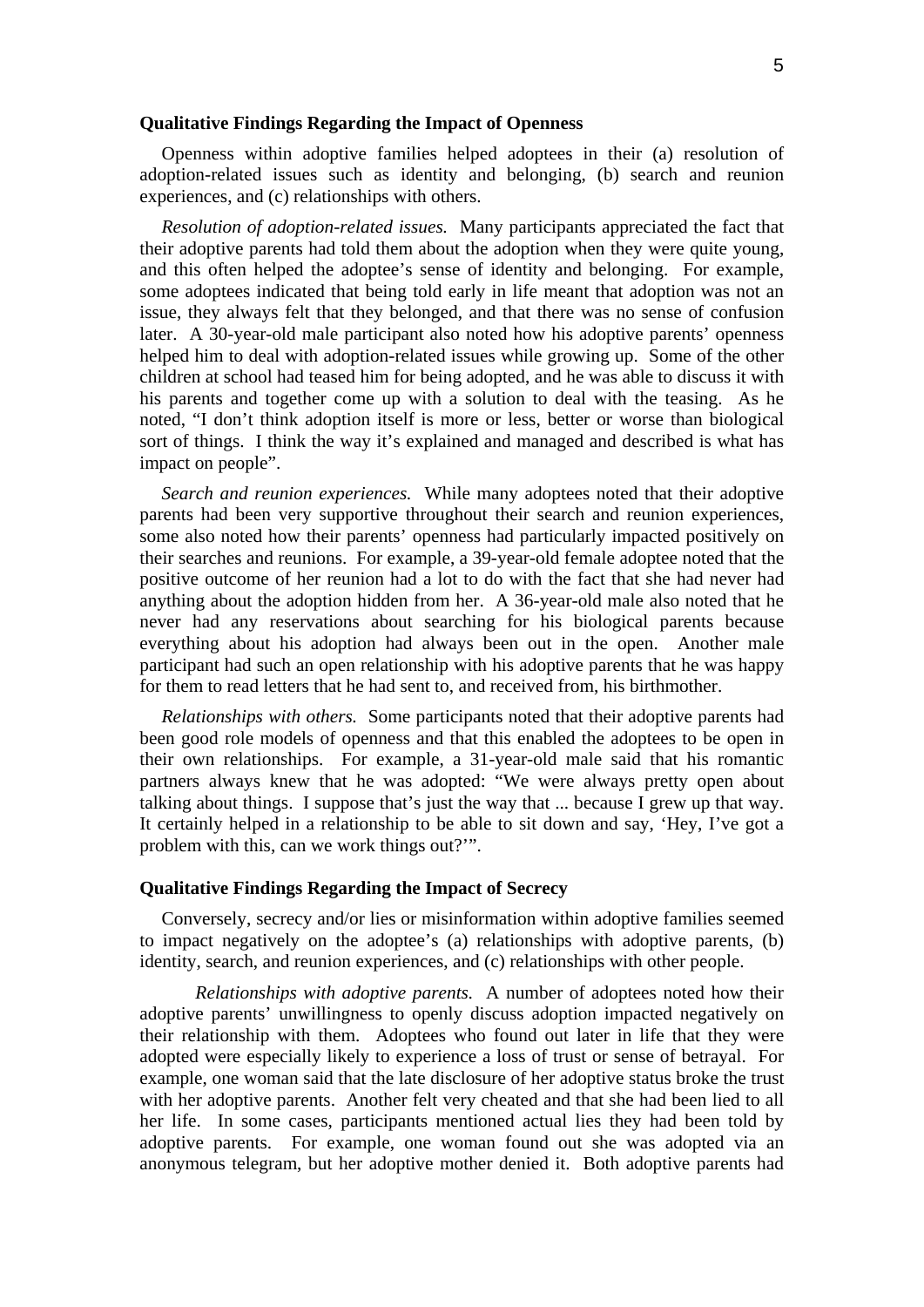numerous opportunities after that when they could have told her the truth, but they both died still holding onto their secret.

*Identity, search, and reunion experiences.* Adoptive parents' secrecy regarding adoption can also negatively affect an adoptee's exploration of identity issues and their search and reunion experiences. In keeping the adoption a secret, or making it a taboo topic, some adoptive parents made it difficult for their adopted children to find out more about their backgrounds. For example, when one adoptee was almost 40, her adoptive mother revealed that she had always known the birthmother's name, where she lived, and the circumstances of the adoption. She had gone to great lengths to keep this information secret, even to the point of using razor blades to cut the birthmother's name out of the adoption papers. Another woman suspected that her adoptive mother knew more than she was saying. However, every time the adoptee broaches the subject, her adoptive mother "cries and she gets all hysterical. So it's just a no go zone". Not only does secrecy affect whether or not adoptees find out certain facts about their own identities or backgrounds, but it can also affect the way in which search and reunion experiences progress. For example, some adoptees also engage in secrecy by not telling their adoptive parents of their search and/or reunion. While there are different reasons for such secrecy (e.g., not wanting to hurt the adoptive parents), some adoptees noted that they were secretive because of the secrecy of their adoptive parents. As one woman explained, "I didn't feel I could tell them ... because I, when I confronted them about, about being adopted, they were in complete denial ... I didn't tell them because, you know, it would just upset them ... But part of me also goes, 'well why should I talk to you about it, you know, because you know, you never spoke to me about it'".

*Relationships with other people.* Some participants noted that their adoptive parents told them not to talk about the adoption to others, thereby closing the adoptee off from other possible sources of support. Moreover, some adoptees noted that the lack of trust they felt towards their adoptive parents also affected trust in other areas. One participant noted that she finds it hard to believe what others say. Another woman noted that secrecy had affected trust in her romantic relationships: "... there's definitely a trust issue with it, like in my life I can see that very much. Like I've never gotten married, I've never sort of had a lot of key milestone markers that most people have had, and I don't mind that so much, but I just find that it's hard to trust people". However, secrecy within the adoptive family does not always translate into trust problems in other areas. One adoptee noted that the "the total cone of silence" surrounding her adoption had actually prompted her to be the opposite in her own relationships, perhaps even being too open at times.

#### **Discussion**

As predicted, greater secrecy in adoptive families was associated with poorer relationships with adoptive parents (i.e., less emotional closeness and perceived parental care, but greater perceived parental control and family loneliness). One reason for this is that secrecy on the part of adoptive parents breaks trust and intimacy (e.g., Schooler & Norris, 2002). This also seems to be borne out by our qualitative data. However, it is important to note that secrecy does not occur in isolation, but exists within a dynamic family system. In that regard, secrecy could be both a cause and a symptom of dysfunctional family relationships.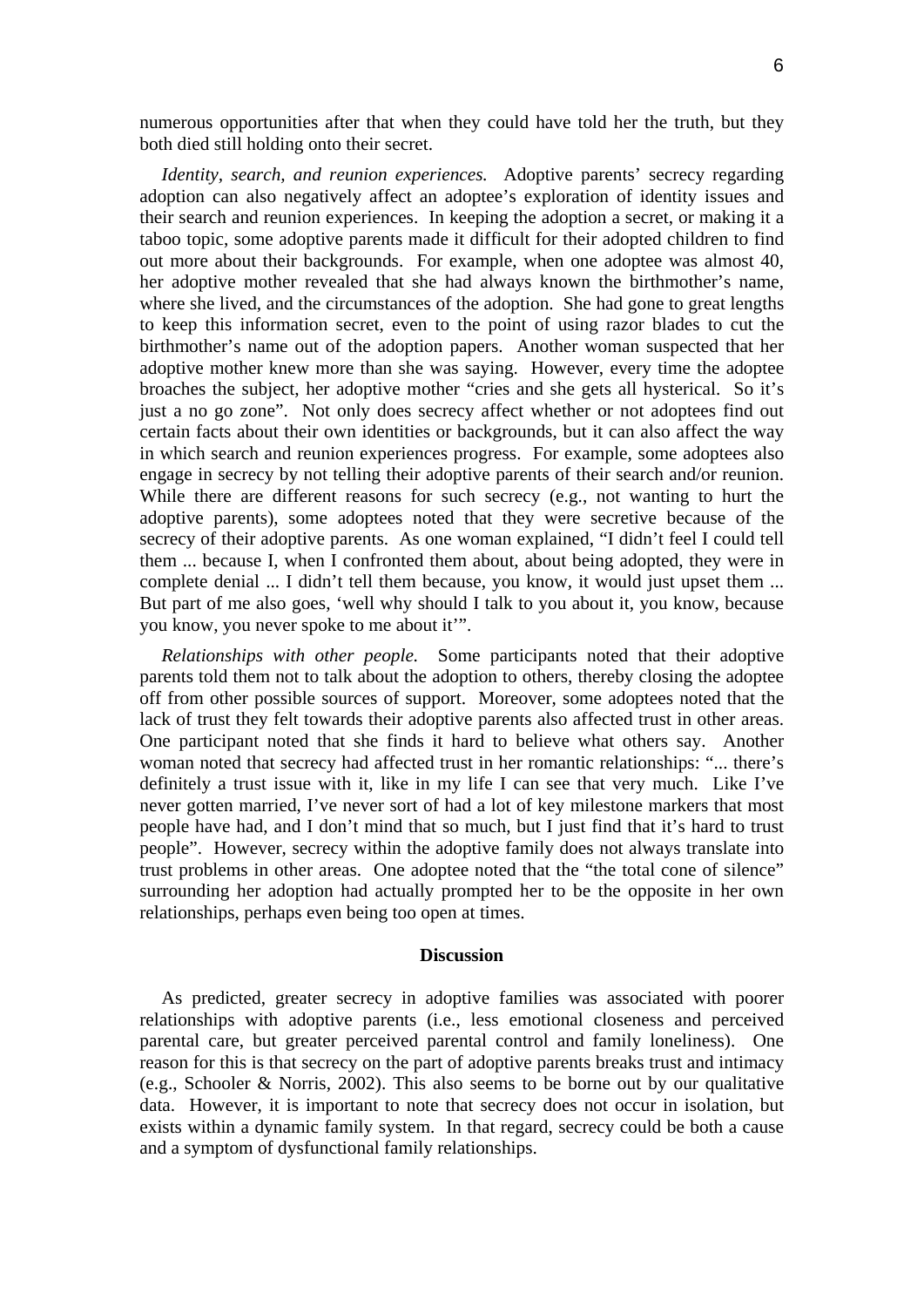Our analyses regarding the possible impact of secrecy on other interpersonal relationships were exploratory. Results from our quantitative data indicated that greater secrecy by adoptive parents was related to greater social loneliness, risk in intimacy, and anxious and avoidant attachment. However, secrecy was not significantly related to any of the romantic variables (i.e., romantic loneliness or satisfaction, commitment, and trust in romantic relationships). At first it seems surprising that secrecy would be unrelated to trust. However, the items on the trust scale relate specifically to trust with a particular spouse or romantic partner, rather than trust in general. If adoptive parents are secretive regarding adoption-related issues, the violation of trust seems to relate more directly to the relationship between the adoptee and the adoptive parents. Still, our qualitative data reveal that at least for some adoptees, problems in trust did transfer to other relationships including romantic relationships. For others, the secrecy in their adoptive families actually prompted them be more open in their interpersonal relationships. This underscores the importance of considering each adoptee's individual narrative in a counselling situation, as different issues will arise for different individuals.

The current study is limited by the correlational nature of the data, thus making statements of cause and effect rather speculative. We have also only focused on the adoptee's perspective. In future research, it would be useful to also assess the impact of secrecy from the perspective of the adoptive parents and birth relatives. In the current paper, we have only reported on secrecy within the adoptive family. In our ongoing research, however, we will also be looking at the impact of secrecy in other adoption relationships (e.g., secrecy within the birth family). Some themes emerging from our qualitative data also need further verification due to the small number of quotes in some categories.

Although adoption practice has already moved towards more open arrangements, practitioners still need to help individuals who came through the closed system. As noted earlier, however, the extent of openness and secrecy within adoptive families is possibly more important than whether or not the adoption itself was open or closed (Brodzinsky, 2005). Greater openness in exploring adoption-related issues appears to strengthen adoptive family relationships, whereas secrecy can undermine bonds between adoptive parents and their children. Counsellors also need to be sensitive to the emerging needs of adoptive parents. In some cases, adoptive parents have withheld information or even lied, perhaps as a way of keeping control, protecting themselves or their children, or hiding shame (Schooler & Norris, 2002). However, Schooler and Norris also note that "it was not unusual for agencies themselves to edit or even fabricate information that was told to the adoptive parents at the time of the adoption" (p. 5), so that they have also been betrayed. A word of caution is also needed in dealing with openness and secrecy in a therapeutic situation. It has so far been assumed that openness is always good and that secrecy is always bad. However, openness and secrecy may be thought of as a continuum that can change over time depending on the needs of each member of the adoptive family, including the developmental stage of the child (Brodzinsky, 2005; Wrobel et al., 2003). As more information is gained regarding the impact of openness and secrecy, practitioners will be in a better position to assist all members of the adoption triad.